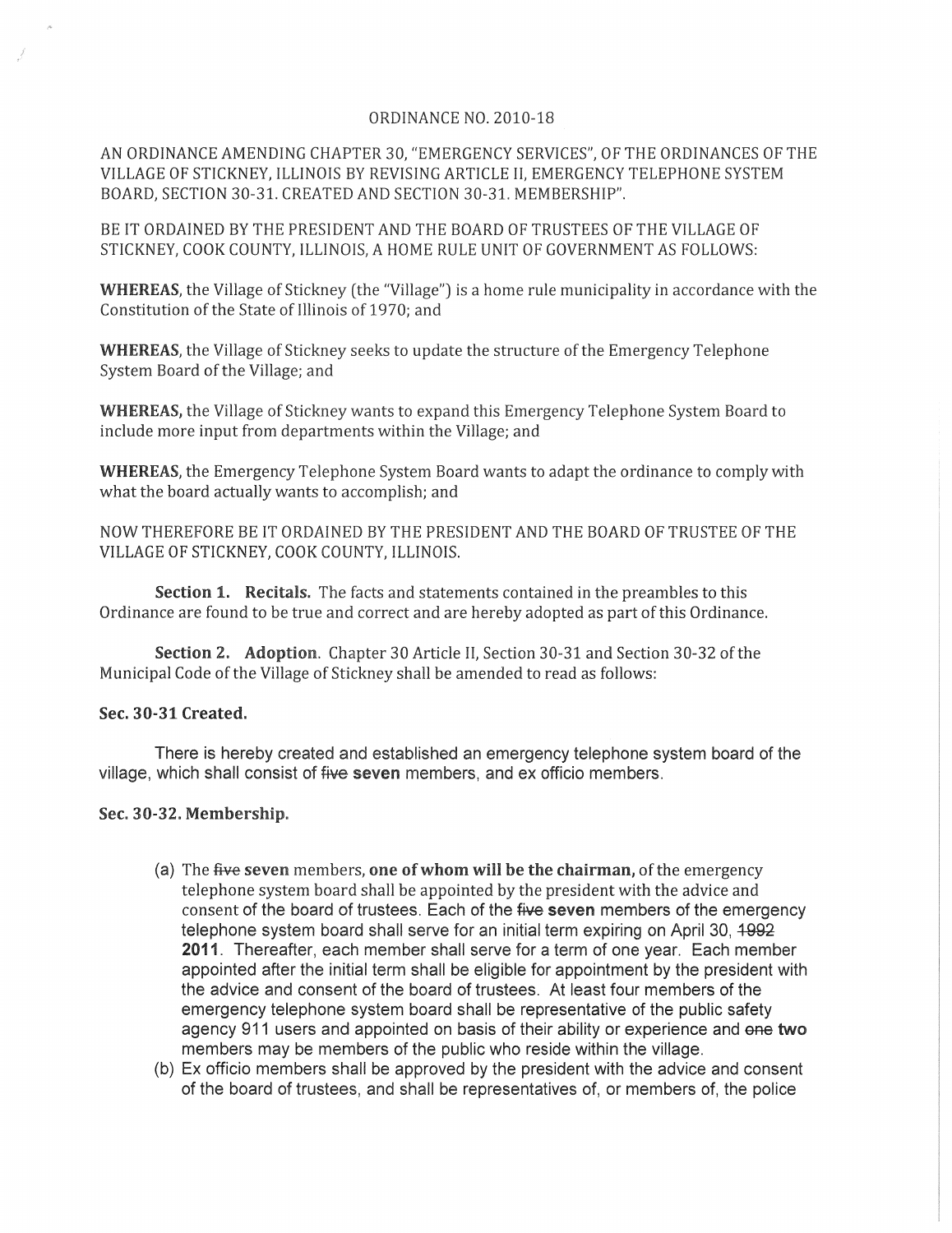and fire departments. No ex officio member shall cast a vote or shall serve as an appointed member of any committee of the emergency telephone system board.

- (c) The chairperson of the emergency telephone system board shall be appointed by the president with the advice and consent of the board of trustees, and shall serve in that capacity for a term of one year, provided that the first term shall expire on April 30, ~2011.
- (d) Any vacancy on the emergency telephone system board shall be filled for the unexpired term in the same manner as provided in this section for the initial appointment of all members. Members of the emergency telephone system board shall serve without compensation but shall be reimbursed for their actual and necessary expenses.

Section 3. Home Rule. This ordinance is enacted under the Home Rule powers of the Village as set forth in the Constitution and laws of the State of Illinois,

Section 4. Effective Date. This Ordinance shall be in full force and effect after its passage, approval and publication in the manner provided by law.

Section 5. Conflicts, This Ordinance supersedes all ordinances or parts of ordinances directly conflicting with the terms and provisions contained herein, but only to the extent of such conflict

Section 6. Severability. If any section, subsection, sentence, clause, phrase or portion of this Ordinance is for any reason held invalid or unconstitutional by any court of competent jurisdiction, such portion shall be deemed a separate, distinct, and independent provision and such holding shall not affect the validity of the remaining portions hereof.

Section 7. Certification and Publication. The Village Clerk of the Village of Stickney shall certify to the adoption of this Ordinance and cause the same to be published in pamphlet form.

PASSED AND APPROVED at a regular meeting of the President and the Board of Trustees of the Village of Stickney, Illinois this  $16<sup>th</sup>$  day of November... 2010

AYES: Trustees Lazansky, Mares. Morelli, Schimel. Walik and Zeedyk

NAYS: \_\_\_ \_

ABSENT:

ABSTAIN: \_\_\_\_ .